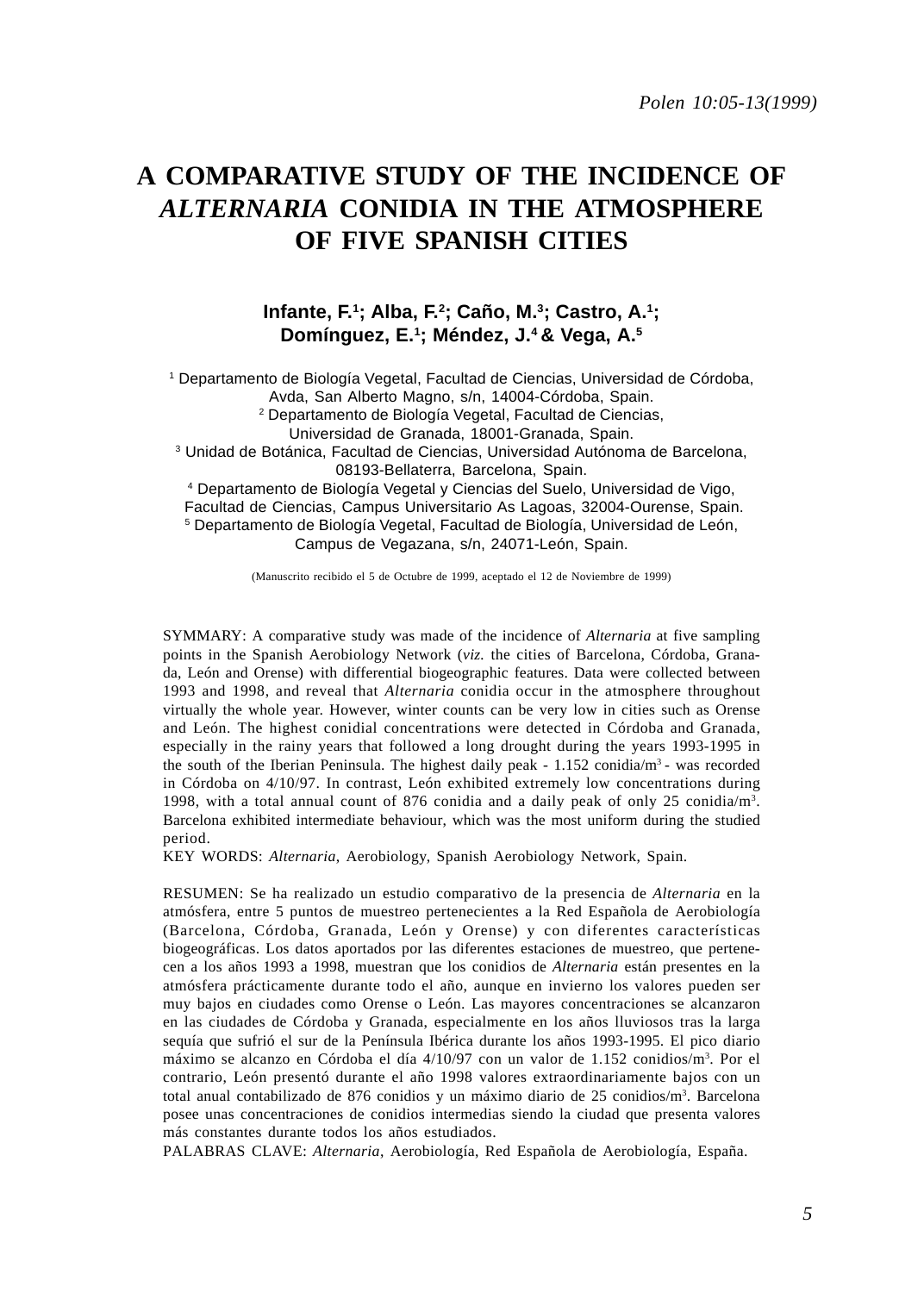#### **INTRODUCTION**

The atmospheric incidence of *Alternaria* has been the subject of numerous studies on the phytopathogenic and/or saprophytic action of this fungal genus on plants. Due to its high colonizing capacity and its ability to degrade sugars, pectins and lignin, it is commonly found on plants, paper, leather, upholstery and foods. It is therefore a typically cosmopolitan genus. In addition to being a plant pathogen, the significance of *Alternaria* lies in its ability to trigger respiratory diseases and allergic processes that are occasionally accompanied by bronchial asthma. All of this is favored by its virtual perennial presence in the atmosphere, inside buildings and in home dust (INFANTE *et al*., 1992; ANGULO *et al*., 1996) where it fosters growth of other major allergens: dust mites (INFANTE, 1997). Seemingly, *Alternaria* acts synergically with other fungi and *Poaceae* pollen, with which it shares antigens on its cell walls; most authors consider this genus and *Cladosporium* to be the most important fungal aeroallergens (RESANO *et al.,* 1998).

The high interest in *Alternaria* has promoted a vast number of aerobiological studies that have examined the incidence, variation and species of *Alternaria* present in the air. A number of these studies have been conducted in Spain. Thus, aerobiological experiments involving traps containing a culture medium have enabled the isolation of various *Alternaria* species, namely: *A. brassicicola*, *A. consortiale*, *A. crassa*, *A. chartarum*, *A. dendritica*, *A. japonica*, *A. oleracea*, *A. alternata* and *A. tenuissima* (HERRERO *et al.,* 1996*a*; INFANTE *et al.,* 1987a, b; MEDIAVILLA *et al.,* 1992, 1996; INFANTE *et al.,* 1992).

However, overall counts for this genus are more widely available since the use of Hirst traps enables their easy detection; pigmented dictyoconidia have a typical shape and a large size  $(30-50 \times 10-14 \,\mu m)$ , and can be found in chained or isolated form. The atmospheric incidence of *Alternaria* has been the subject of research in recent years at Spanish locations such as Badajoz (GON-ZALO *et al.,* 1996), Barcelona (BELMONTE *et al.,* 1992), Cádiz (GONZÁLEZ-MINERO *et al.,* 1994; CANDAU *et al.,* 1995), Córdoba (DOMÍNGUEZ *et al.,* 1995; GALÁN *et al.,* 1998*a*, *b*; ANGULO *et al.,* 1999), Huelva (CANDAU *et al.,* 1995; GONZALEZ-MINE-RO *et al.,* 1993, 1994, 1995; GONZÁLEZ-MI-NERO & CANDAU, 1996), La Laguna (DOMÍNGUEZ & LA SERNA, 1996), León (FERNÁNDEZ-GONZÁLEZ *et al.,* 1993; FERNÁNDEZ *et al.,* 1998), Murcia (MUNUE-RA & CARRIÓN, 1995; MUNUERA *et al.,* 1998), Orense (MÉNDEZ *et al.,* 1997), Palencia (HERRERO *et al.,* 1996*a*, *b*) and Seville (CANDAU *et al.,* 1995).

Although there is a great deal of literature on the incidence of *Alternaria* in the air of some Spanish cities, there is a lack of comparative studies on the aeromycoflora of our country. This is the main objective of a joint project currently being carried out by several members of the Spanish Aerobiology Network (Red Española de Aerobiología, called REA). The work reported in this paper is part of its results and aims to reveal potential similarities and differences in the incidence of *Alternaria* conidia in the atmosphere of peninsular Spain.

#### **MATERIAL AND METHODS**

Atmospheric conidial counts were taken for five Spanish cities (Barcelona, Córdoba,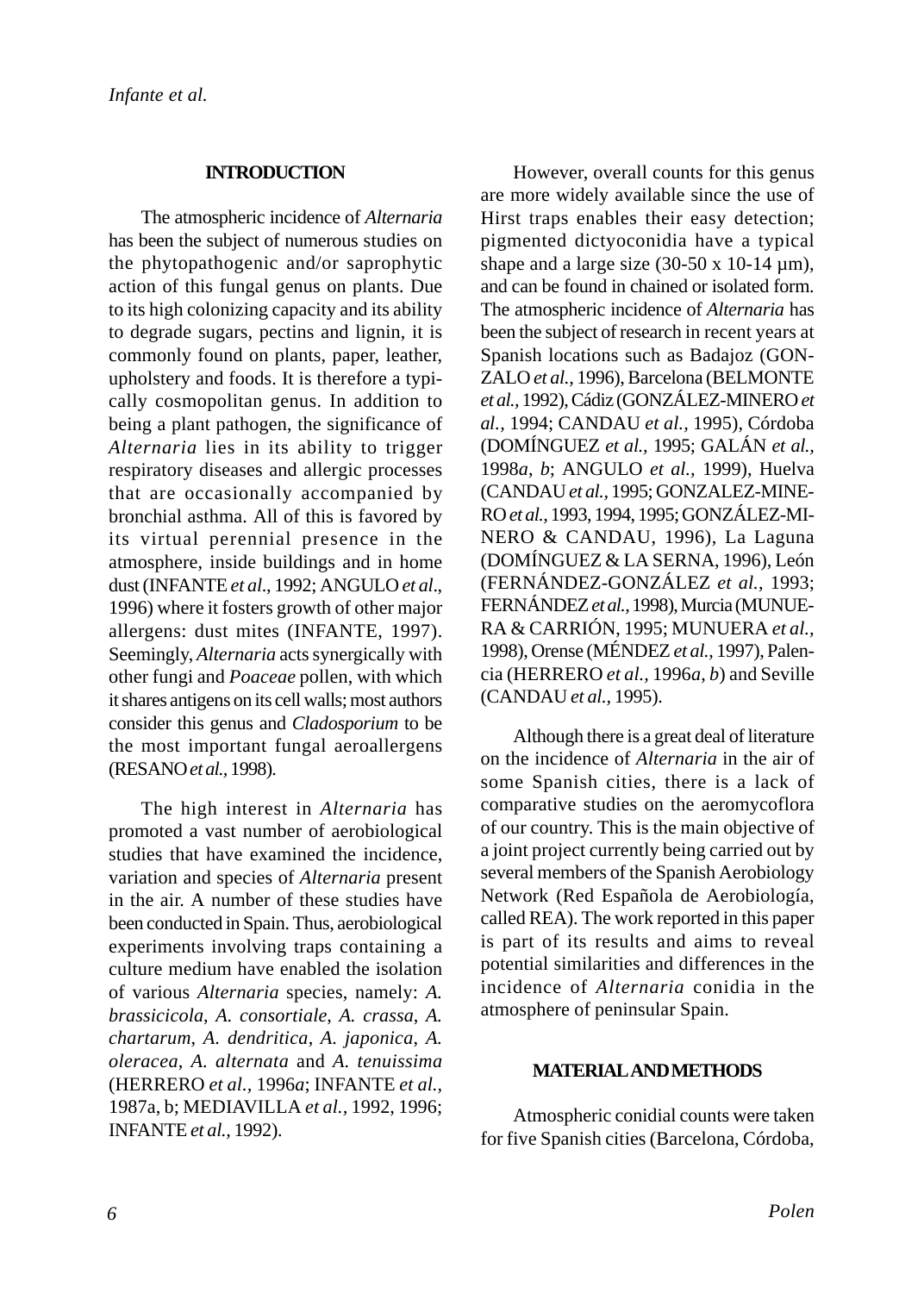Granada, León and Orense) belonging to the REA. Atmospheric conidia were captured using a Hirst-type volumetric inert medium trap (Burkard or Lanzoni) in order to obtain daily samplings; the trap was adjusted to aspirate 10 liters of air per minute. Conidia were counted under a light microscope (400x) using two lengthwise counts except at the Barcelona site, where only one count was performed per daily preparation. Counts were multiplied by appropriate factors for extrapolation to the whole preparation and expressed as conidia/m<sup>3</sup> of air for consistency with the methodology used by the REA (DOMÍNGUEZ *et al.,* 1992). This methodology provides counts with very small error due to the high fungal concentrations present in the Spanish atmosphere.

Since the sampling sites studied were geographically disperse, they exhibited differences in certain parameters such as height, climate, vegetation, *etc.,* and these are summarized in Table 1 and discussed below.

#### **BARCELONA SAMPLING SITE (NE OF THE IBERIAN PENINSULA)**

The trap was located in the NW of the city, about 2 km from Sierra de Collserola and 3 km from the sea. Barcelona has a subhumid, maritime, temperate climate tending to maritime (BOLÓS, 1962) and a typically Mediterranean rain regime, with long summer droughts and two wet seasons (spring and autumn). The vegetation around the trap includes typically urban ornamental plants and ruderals, as well as residual riverside trees such as elms (*Ulmus*) willows (*Salix*), poplars (*Populus*) and horticultural and fruit crops, together with vestiges of natural vegetation such as reeds and glassworts (*Salicornia* sp.). In the north is Sierra de Collserola, largely covered with littoral holmoak (*Quercus ilex* subsp. *ilex*) woods heavily eroded by human action; it also exhibits degradation series, frequently covered with pines (*Pinus halepensis* and *P. pinea*), and dry meadows (BELMONTE *et al.,* 1998). The data used in the study were obtained over the 1995–1998 period.

## **CÓRDOBA SAMPLING SITE (S–SW OF THE IBERIAN PENINSULA)**

The trap was located at the building of the Faculty of Sciences, on the outskirts of the city, W–SW of the urban area and with no shielding buildings around. The city of Córdoba is located in the river Guadalquivir valley, and is flanked by Sierra Morena in the NE. It has a Mediterranean climate, with some continental and dry ombroclimatic features, which were particularly apparent in the studied period, which included extremely dry years. The trap is under the direct influence of Sierra Morena, which is covered with thermo-Mediterranean vegetation consisting of holm-oaks (*Quercus ilex*

| <b>Sites</b>     | <b>Sampling station</b>               | <b>Station height</b><br>(m a.s.l.) | <b>Trap height</b><br>(m a.g.) | Mean<br>temperature (°C) | Annual rainfall<br>(mm) |  |
|------------------|---------------------------------------|-------------------------------------|--------------------------------|--------------------------|-------------------------|--|
| <b>Barcelona</b> | $(41^{\circ} 24' N, 2^{\circ} 09' E)$ | 90                                  | 25                             | 16.5                     | 595                     |  |
| Córdoba          | (37º 50' N, 4º 45' W)                 | 123                                 | 15                             | 18                       | 600                     |  |
| Granada          | (37° 11' N, 3° 35' W)                 | 685                                 | 18                             | 15                       | 400                     |  |
| León             | (42° 34' N, 5° 35' W)                 | 860                                 | 15                             | 10                       | 550                     |  |
| Orense           | (42° 21' N, 7° 51' W)                 | 130                                 | 20                             | 14                       | 818                     |  |

**TABLE 1.** Location and essential climatic features of the sampling sites.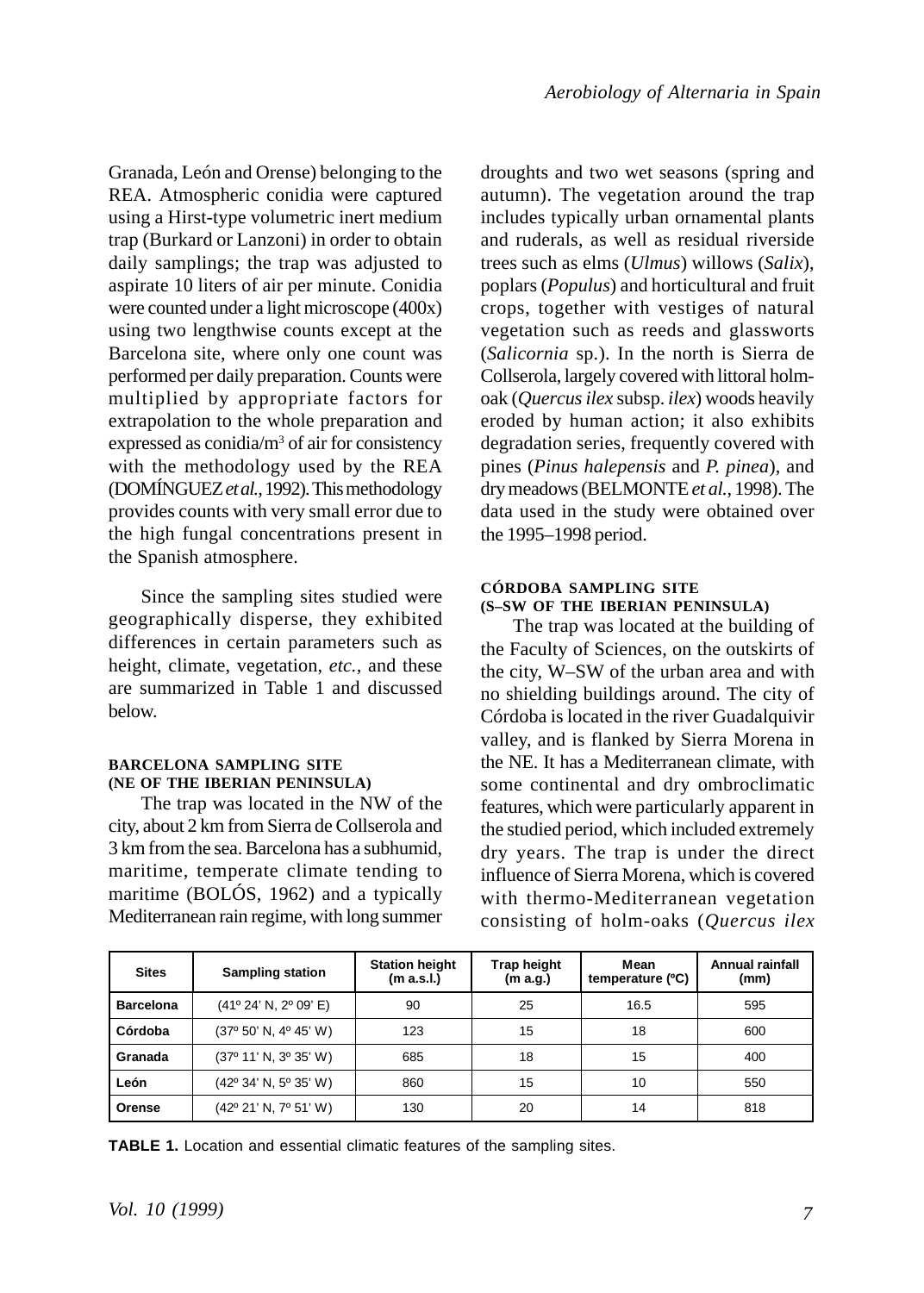subsp. *rotundifolia*) and, to a lesser extent, cork oaks (*Q. suber*); once the climax ceases, the bush stage consists of kermes oak (*Q. coccifera*), lentiscus (*Pistacia lentiscus*) and rockroses (*Cistus*). Extensive areas have been repopulated with *Pinus*, forming a mixed wood. The Guadalquivir valley, together with the other areas with a major influence on the trap, have various horticultural, fruit and intensive crops, as well as ruderal plants and riverside woods. The data from this sampling station were collected from 1993 through 1997.

## **GRANADA SAMPLING SITE (S–SE OF THE IBERIAN PENINSULA)**

The city of Granada lies in the so-called Intra-Baetic Furrow and is strongly influenced by its proximity to the mountain region of Sierra Nevada. This results in a continental Mediterranean climate with strongly contrasting inter-seasonal temperatures and rainfall (CAPEL-MOLINA, 1981). The vegetation series consists largely of basophilic Baetic meso-Mediterranean holmoak woods which have been replaced with pines (*Pinus* sp.) in many places (DÍAZ DE LA GUARDIA & ALBA, 1998). Also worth noting is the extensive presence of crops, as well as ornamental flora in the urban area. Data from this site were collected in 1994 and 1998.

#### **LEÓN SAMPLING SITE (NW IBERIAN PENINSULA)**

The trap was located in the urban area of the city, which lies in the NW of the Spanish plateau, about 20 km from a mountainous region, which strongly influences its climatic features. In fact, it possesses a mesothermal Mediterranean, temperate, humid climate with dry summers and rainy winters, in addition to contrasting winter and summer temperatures (ROLDÁN,

1987). The vegetation of the area consists mainly of Mediterranean riparious geomegaseries and irrigated crops (elms, poplars and willow trees and bushes, as well as Pyrenean oaks (*Quercus pyrenaica*), holm-oaks and replacement stages including abundant moors). Another significant feature is the presence of croplands and ornamental urban flora (FERNÁNDEZ-GONZÁLEZ *et al.,* 1998). Data from this site were collected in 1994, 1995 and 1998.

#### **ORENSE SAMPLING SITE (NW OF THE IBERIAN PENINSULA)**

The city of Orense lies in the depression where the rivers Miño, Loña and Barbaña converge. The area is in a subhumid Mediterranean-to-Atlantic region, on the edge of the subhumid Mediterranean-to-Central European subregion. As a result, rainfall is not uniformly distributed throughout the year and the summer is drier than the other seasons (ALLUÉ, 1966). The potential vegetation in the area influencing the trap includes Pyrenean oaks and other species such as oak (*Q. robur*), cork oaks or chestnut (*Castanea sativa*). Also, in the vicinity of the trap is a coppice of *Frangula alnus*, laurel (*Laurus nobilis*) and *Genista falcata*, highly degraded by the introduction of pines and eucalyptus (*Eucalyptus* sp.) (IGLESIAS *et al.,* 1998). Data from this site were collected over the 1993–1996 period.

# **RESULTS AND DISCUSSION**

Table 2 lists selected results obtained from the above five mentioned cities. Results for each year studied at each sampling point include the total conidial count, and the peak count and its date. Based on these results, Granada and Córdoba yielded the highest atmospheric counts of *Alternaria*. In fact,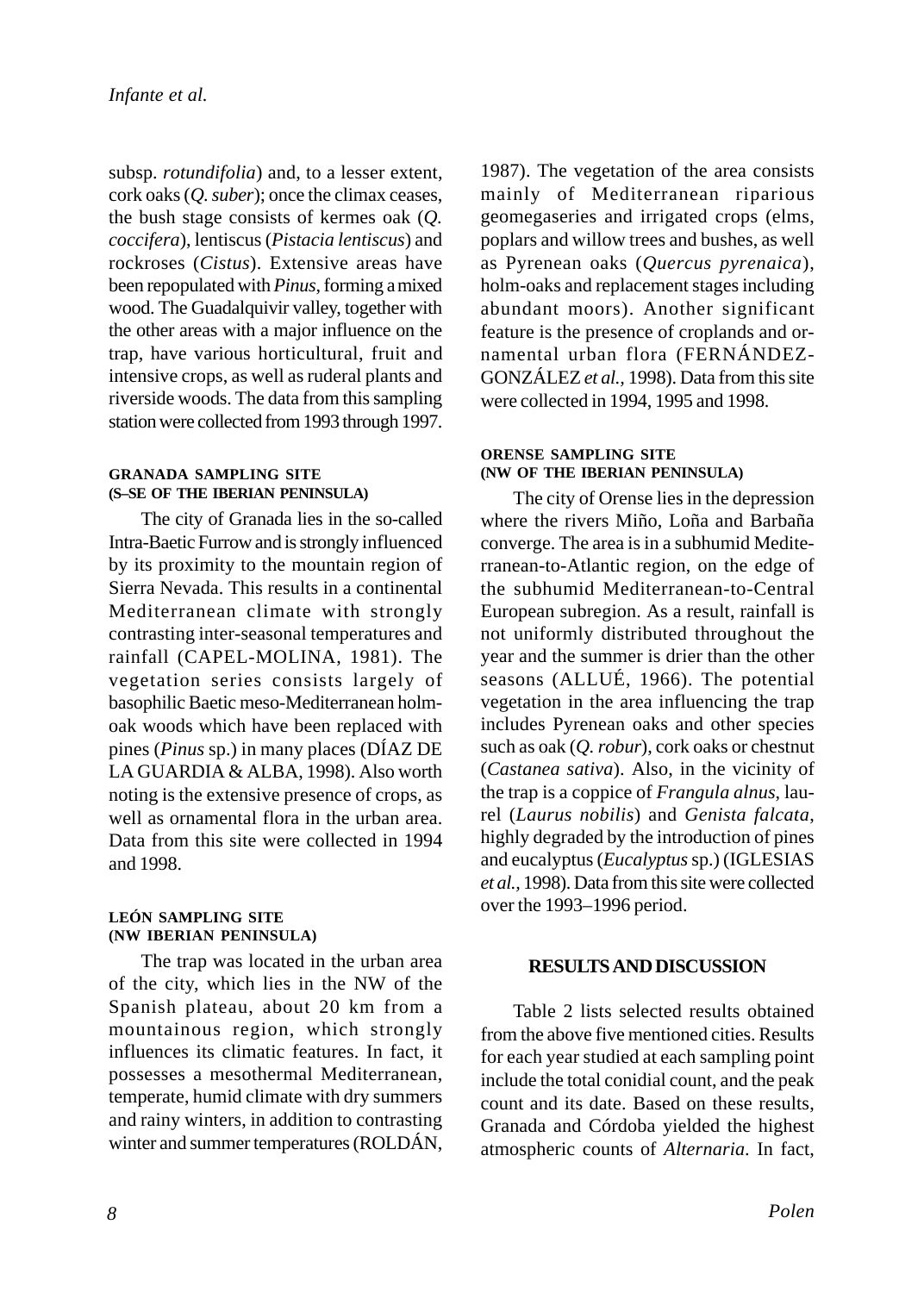the highest concentrations of the study were recorded in Córdoba in 1997, which on 4 October that year gave the highest daily count of all (*viz.* 1.152 conidia/m3 , which was much higher than all other values recorded during the study).

In contrast, León in 1998 yielded the lowest *Alternaria* counts of the study (*viz.* an total annual count of 876 conidia and a peak of only 25 conidia/m<sup>3</sup> on 4 June). Both values are very small in comparison to those obtained at the other sampling points. Also worth noting is the fact that the Barcelona site exhibited the most uniform total annual counts of the five cities studied.

Particularly significant was the dramatic increase in the number of conidia detected in Córdoba during 1996 and 1997, and in Granada in 1998, in comparison with previous years. The increase, pending statistical correlation with meteorological parameters, was almost obviously a result of the heavy rainfall in those years, which ended a long drought in the south of the Iberian Peninsula.

Table 2 also shows the annual mean of the daily counts obtained at each sampling station, as well as the number of days when the mean was surpassed each year. These data enabled a comparison of the five sampling sites and their classification into three groups: (1) Granada and Córdoba, with the highest counts (with daily means of 38.04 and 37.53, respectively); (2) Orense and León, with the lowest mean counts (6.02 and 9.55, respectively); and (3) Barcelona, with intermediate values (18.82). However, Barcelona exhibited one special feature: daily counts exceeded the annual daily mean at least 100 days each year studied. This was not the case with the other sampling stations, where at least one of the years studied exhibited very few days with values above the mean (Tab. 2). A comparison of this result with the total annual counts confirms that Barcelona was the sampled city with the most uniform and sustained atmospheric incidence of *Alternaria*. This may have been due to the fact that it was the only sampling site located near to the coast. The influence

| <b>Sampling</b><br>station | Year                                 | <b>Total annual</b><br>count (conidia)      | Peak value<br>(conidia)           | Date of the<br>peak                                      | Annual mean<br>of conidia<br>(local) | N° of days<br>where mean<br>was exceeded<br>(local) | <b>Annual mean</b><br>of conidia<br>(overall) | N° of days<br>where mean<br>was exceeded<br>(overall) |
|----------------------------|--------------------------------------|---------------------------------------------|-----------------------------------|----------------------------------------------------------|--------------------------------------|-----------------------------------------------------|-----------------------------------------------|-------------------------------------------------------|
| <b>Barcelona</b>           | 1995<br>1996<br>1997<br>1998         | 6.590<br>7.263<br>7.232<br>6.406            | 235<br>311<br>157<br>179          | 03/11/95<br>22/06/96<br>04/01/97<br>28/08/98             | 18.82                                | 100<br>131<br>135<br>119                            | 21,76                                         | 89<br>118<br>120<br>106                               |
| Córdoba                    | 1993<br>1994<br>1995<br>1996<br>1997 | 7.384<br>9.760<br>3.788<br>14.268<br>33.331 | 163<br>876<br>117<br>332<br>1.152 | 21/09/93<br>01/06/94<br>11/05/95<br>22/10/96<br>04/10/97 | 37,53                                | 52<br>40<br>20<br>112<br>182                        |                                               | 85<br>56<br>45<br>148<br>215                          |
| Granada                    | 1994<br>1998                         | 9.474<br>18.297                             | 302<br>361                        | 28/05/94<br>02/06/98                                     | 38,04                                | 68<br>155                                           |                                               | 115<br>245                                            |
| León                       | 1994<br>1995<br>1998                 | 5.047<br>4.530<br>876                       | 145<br>131<br>25                  | 31/05/94<br>19/07/95<br>04/06/98                         | 9,55                                 | 131<br>118<br>25                                    |                                               | 78<br>72<br>$\overline{2}$                            |
| Orense                     | 1993<br>1994<br>1995<br>1996         | 1.052<br>2.382<br>3.341<br>2.023            | 58<br>62<br>101<br>70             | 27/06/93<br>23/06/94<br>06/07/95<br>22/10/96             | 6.02                                 | 51<br>121<br>139<br>101                             |                                               | 5<br>28<br>48<br>22                                   |

**TABLE 2.** Results obtained for each sampling site and year.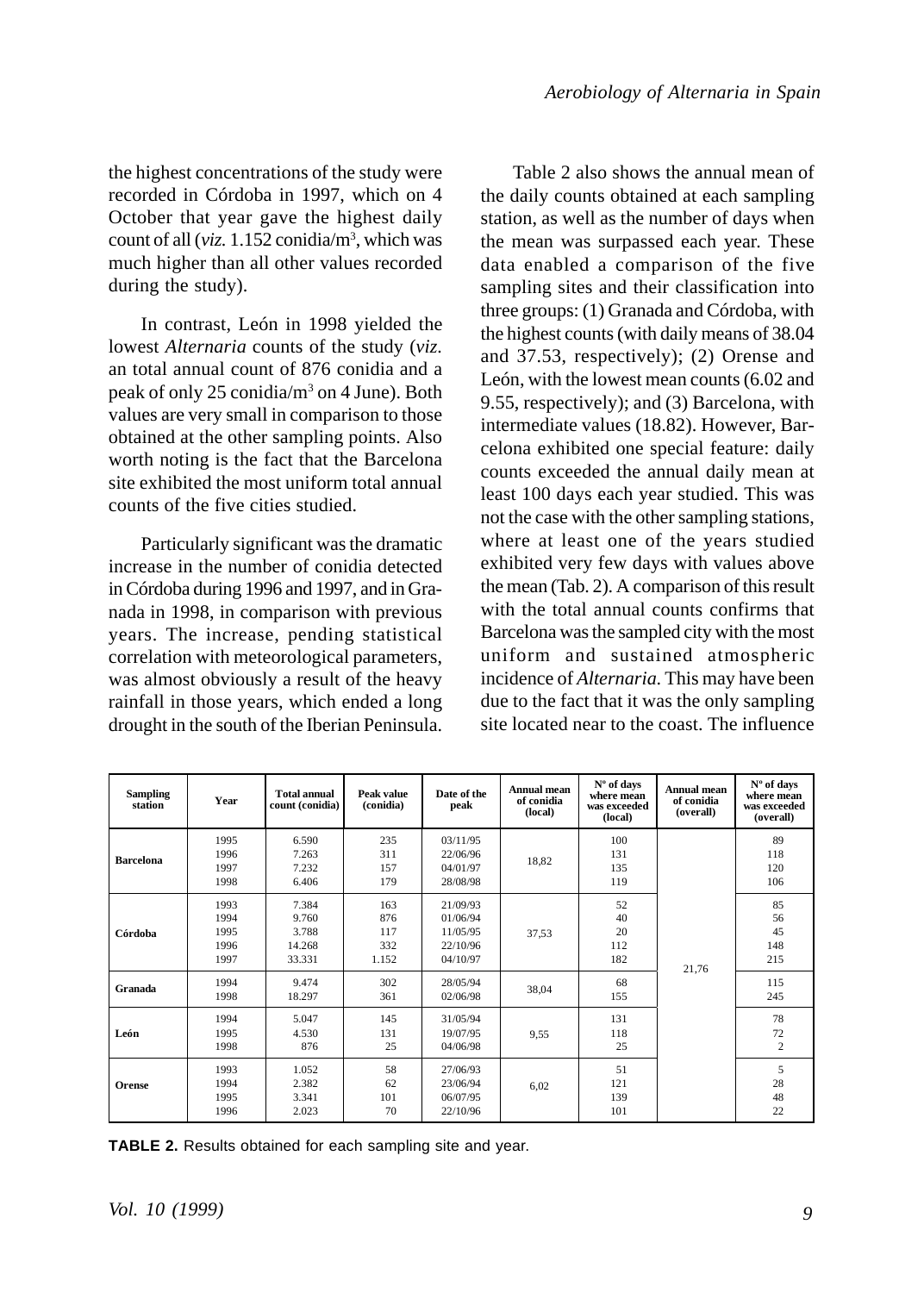of the sea, with milder climatic conditions and more uniform moisture regimes than those of the other cities, may have exerted an influence on the annual variation pattern obtained (Fig. 1).

Finally, Table 2 also shows mean daily counts of *Alternaria* as calculated from the whole data set. Mean daily *Alternaria* conidia counts were 21.76; based on the period studied and on the distribution of the sampling stations, this could be taken as a reference value for the whole peninsular Spain. The data in the furthest right column of Table 2, which shows the number of days when this value was exceeded each year, are fairly consistent; thus, in the cities with higher counts, the number of days on which the mean was exceeded were also higher and *vice versa*. Nevertheless, these data afford a preliminary comparison of the incidence of *Alternaria* between the sampled cities and years.

In order to facilitate the comparison of the sampling sites, a mean curve was plotted using the data available for each (Fig. 1);



**FIGURE 1.** Mean curve for each sampling site and total conidial counts derived from it.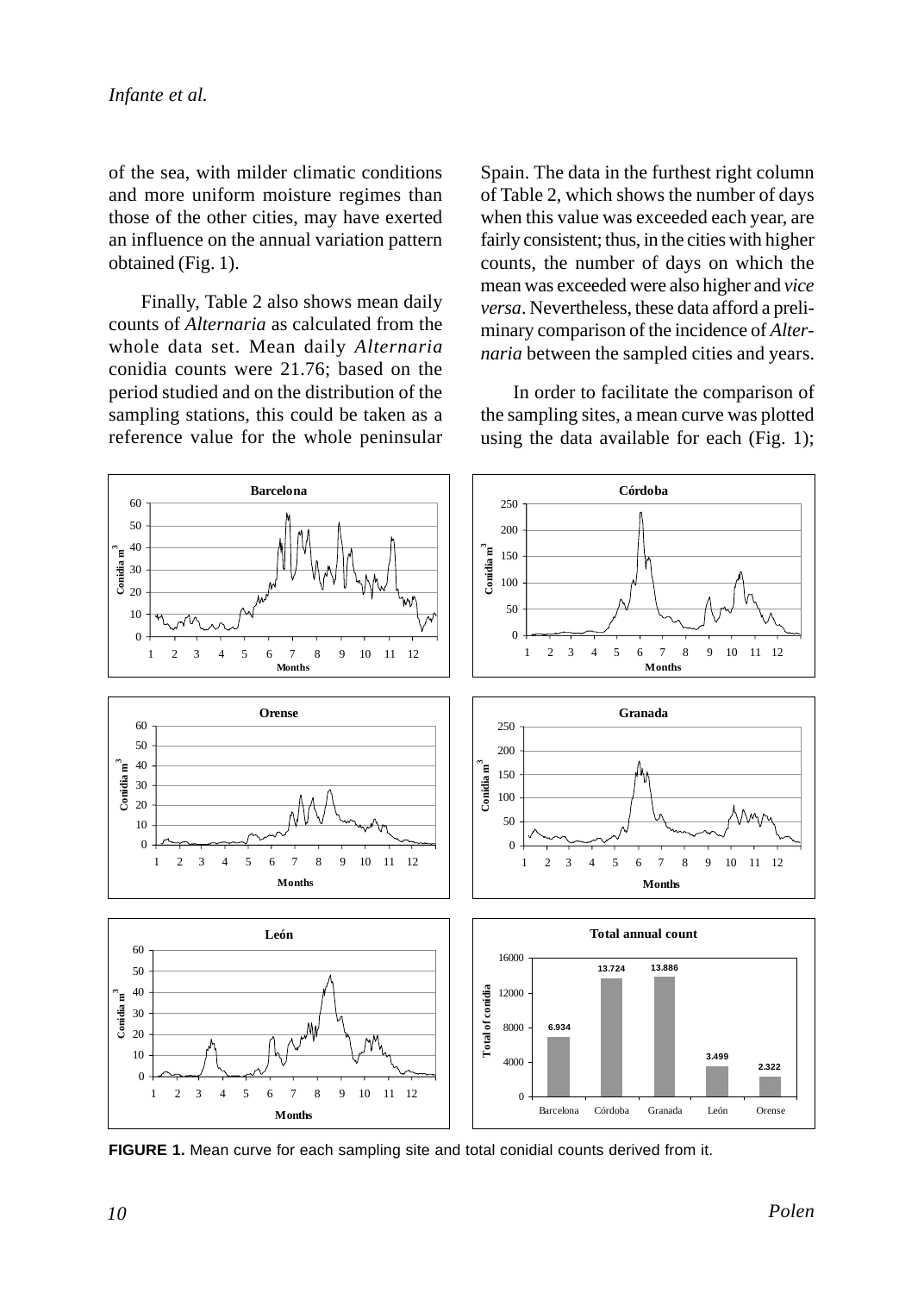this can be used as a temporary model until a larger data set is available. Data were also smoothed by using the moving mean for 7 days. Figure 1 also shows the variation of the total annual conidial counts corresponding to the mean curve for each sampling site; the plot highlights the abovementioned differences between sampling sites (in terms of the high concentrations of Granada and Córdoba as compared with the other cities, and the intermediate position of Barcelona).

Figure 1 also reveals that Córdoba and Granada exhibit similar behaviour, probably as a result of their geographic proximity and their very similar overall climates. These two sampling sites present a very similar annual variation pattern, with two main seasons in which atmospheric concentrations of *Alternaria* are higher than during the rest of the year. Concentrations are low in winter, rise significantly in spring, fall during the summer and rise again in autumn, albeit without any of the high peaks recorded in the spring.

Variation patterns for the northern cities (Barcelona, León and Orense) are not so markedly seasonal. In fact, they exhibit a single period of increased concentrations; in these three cities, concentrations increase during May and June, peak in the summer and then fall in late autumn, remaining at low levels during the winter. Nevertheless, León presents a significant peak during March, due to the fact that the concentrations reached during that month in the year 1994 exceeded those recorded in the other years.

#### **CONCLUSIONS**

The data obtained in this study enable the following conclusions to be drawn:

1. *Alternaria* occurs in the atmosphere of the five sampled cities (Barcelona, Córdoba, Granada, León and Orense) throughout the year. However, conidial concentrations can be very low in winter. There are substantial differences in total inter-annual conidial counts among years in each city and among cities.

2. Granada and Córdoba exhibit the highest conidial counts. In contrast, Orense exhibits the lowest counts, closely followed by León. Barcelona is in an intermediate position, with a large, uniform number of days each year on which conidial concentrations exceed the annual mean.

3. The southern cities (Córdoba and Granada) exhibit a very similar annual variation pattern, with two well-defined seasons (spring and autumn) in which *Alternaria* counts are higher than during the rest of the year. This is not the case with the northern cities (Barcelona, León and Orense); although their concentrations are subject to rises and falls, they tend to peak between June and November. Barcelona presents the most uniform and constant incidence of *Alternaria* of all the cities studied here.

#### **ACKNOWLEDGEMENTS**

This work was funded by Spain's "Programa Nacional de Investigación y Desarrollo Tecnológico" (National Technical Research and Development Program) through Project AMB-0457.

#### **REFERENCES**

ALLUÉ, A.J.L. (1966). **Subregiones fitoclimáticas de España**. I.F.I.E. Ministerio de Agricultura, Madrid.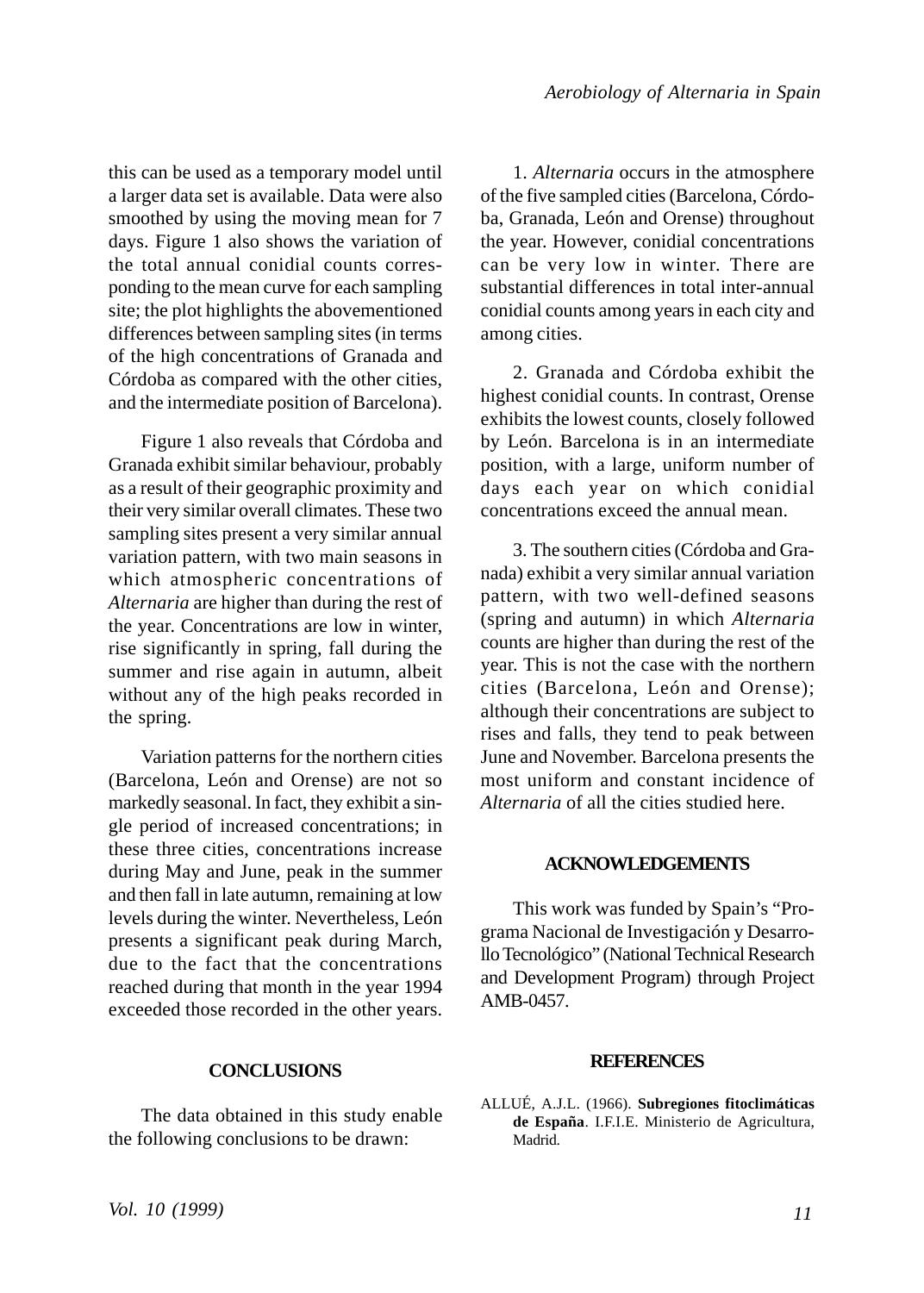- ANGULO, J.; MEDIAVILLA, A. & DOMÍNGUEZ, E. (1999). Conidia of *Alternaria* in the atmosphere of the city of Córdoba, Spain in relation to meteorological parameters. **Int. J. Biometeorol.** 43:45-49.
- ANGULO, J.; INFANTE, F.; DOMÍNGUEZ, E.; MEDIAVILLA, A. & CARIDAD-OCERÍN, J.M. (1996). Pathogenic and antigenic fungi in school dust of the south of Spain. In: M. MUILENBERG & H. BURGE (eds). **Aerobiology**, pp. 49-65. CRC Press Inc., Boca Raton.
- BELMONTE, J.; ROURE, J.M.; BOTEY, J. & CA-DAHIA, A. (1992). Espores a l'atmosfera de Catalunya. **Ann. Med. (Barc.)** 78(1):11-15.
- BELMONTE, J.; VENDRELL, M. & ROURE, J.M. (1998). Aerobiología en Cataluña: estación de Barcelona (1995-1996). **Bol. Red Esp. Aerobiol.** 3:53-56.
- BOLÓS, O. (1962). **El paisaje vegetal barcelonés**. Facultad de Filosofía y Letras. Universidad de Barcelona, Barcelona.
- CANDAU, P.; GONZÁLEZ-MINERO, F. & GONZÁ-LEZ-ROMANO, M.L. (1995). Aerobiología de Andalucía Occidental: Cádiz, Huelva y Sevilla. **Bol. Red Esp. Aerobiol.** 1:33-38.
- CAPEL-MOLINA, J.J. (1981). **Los climas de España**. Barcelona.
- DÍAZ DE LA GUARDIA, C. & ALBA, F. (1998). Aerobiología en Andalucía: estación de Granada (1995-1996). **Bol. Red Esp. Aerobiol.** 3:21-24.
- DOMÍNGUEZ, E.; GALÁN, C. & INFANTE, F. (1995). Aerobiología de Andalucía Central: Córdoba. **Bol. Red Esp. Aerobiol.** 1:39-42.
- DOMÍNGUEZ, E.; GALÁN, C.; VILLAMANDOS, F. & INFANTE, F. (1992). **Handling and evaluation of the data from the aerobiological sampling**. Monografias REA/EAN Nº 1. Editado por el Departamento de Biología Vegetal y Ecología, Universidad de Córdoba.
- DOMÍNGUEZ, M.D. & LA-SERNA, I. (1996). Variación anual y diaria del contenido de esporas de *Alternaria*, *Cladosporium*, *Fusarium* y *Stemphylium* en la atmósfera de La Laguna (Tenerife: Islas Canarias). **Bot. Macaronesica** 23:105-117.

FERNÁNDEZ, D.; VALENCIA, R.M.; MOLNÁR,

T.; VEGA, A. & SAGÜÉS, E. (1998). Daily and seasonal variations of *Alternaria* and *Cladosporium* airborne spores in León (North-West, Spain). **Aerobiol.** 14:215-220.

- FERNÁNDEZ-GONZÁLEZ, M.D.; SUÁREZ-CERVE-RA, M.; DÍAZ-GONZÁLEZ, T.E. & VALENCIA-BARRERA, R.M. (1993). Airborne pollen and spores in León (Spain). **Int. J. Biometeorol.** 37:89-95.
- FERNÁNDEZ-GONZÁLEZ, M.D.; VALENCIA-BARRERA, R.M.; VEGA, A. & SAGÜÉS, E. (1998). Aerobiología en Castilla y León: estación de León (1995-1996). **Bol. Red Esp. Aerobiol.** 3:49-52.
- GALÁN, C.; CARIÑANOS, P.; ALCÁZAR, P.; IN-FANTE, F.; CASTRO, A. & DOMÍNGUEZ, E. (1998a). Aerobiología en Andalucía: Estación de Córdoba. **Bol. Red Esp. Aerobiol.** 3:13-16.
- GALÁN, C.; CARIÑANOS, P.; ALCÁZAR, P.; IN-FANTE, F.; CASTRO, A. & DOMÍNGUEZ, E. (1998b). Aerobiología en Andalucía: Estación de Córdoba (1997). **Bol. Red Esp. Aerobiol.** 4:21-24.
- GONZÁLEZ-MINERO, F.J. & CANDAU, P. (1996). *Alternaria* y *Cladosporium*: aeroalérgenos en la atmósfera de Huelva. **Studia Bot.** 13:83-86.
- GONZÁLEZ-MINERO, F.J.; CANDAU, P. & CEPEDA, J.M. (1994). Airborne spores of *Alternaria* (SW Spain), relationship with meteorological factors. **Rev. Iberoam. Micol.** 11:92-95.
- GONZÁLEZ-MINERO, F.J.; CANDAU, P. & GARCÍA-RODRÍGUEZ, E. (1995). Aeromicoflora de la atmósfera de Huelva y su interés en la alergia respiratoria. **Aestuaria** 12:160-168.
- GONZÁLEZ-MINERO, F.J.; GONZÁLEZ-ROMA-NO, M.L.; ROMERO, F.; PINEDA, F. & CAN-DAU, P. (1993). Airborne fungal spores trend over a highly polluted area of south-west Spain using Cour's trap. **Aerobiol.** 9:39-45.
- GONZALO, M.A.; MARTÍNEZ, J.F.; TORMO, R.; MUÑOZ, A.F.; PAREDES, M.M. & SILVA, I. (1996). Estudio aeromicológico de la ciudad de Badajoz: períodos de mayo a agosto de 1993 y 1994. **Rev. Esp. Alergol. Immunol. Clin.** 11(4):188-194.